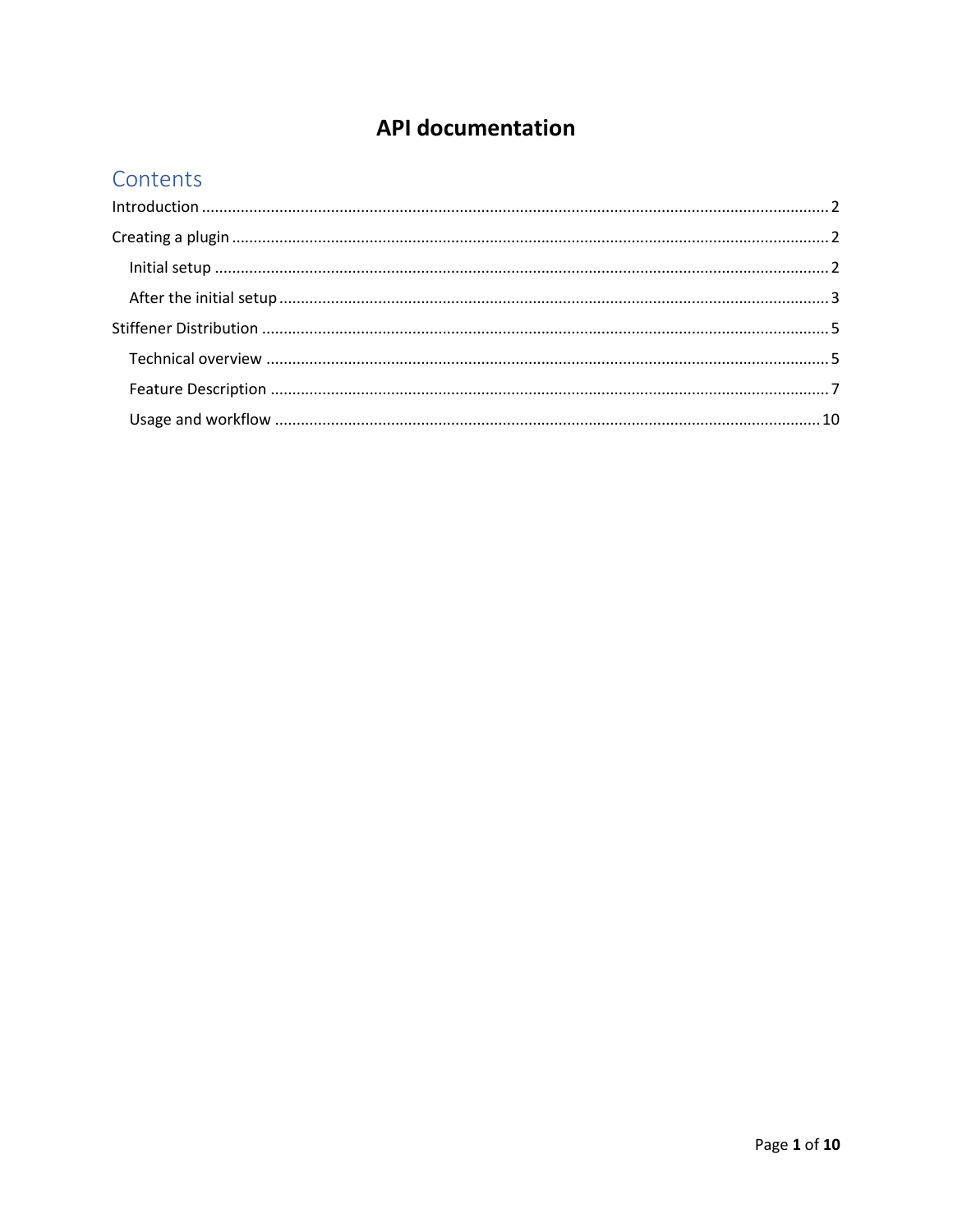# <span id="page-1-0"></span>Introduction

Bentley's ProStructures CONNECT Edition is a very complex and flexible software that allows user to do almost anything they want. However, in certain situations, automating certain tasks or creating a simple extension can drastically increase the user's productivity. Fortunately, this is possible with ProStructures. Any user with basic experience in programming can create their own plugin to suit his or her needs. This document outlines the necessary steps that need to be completed by the user to use the ProStructures API to create his custom plugin. A sample plugin will also be described as an example.

# <span id="page-1-1"></span>Creating a plugin

### <span id="page-1-2"></span>Initial setup

Before anything else, the user needs to create a project. In ProStructures, there is an API for ProConcrete written in C# and one for ProSteel written in vb.net. The following instructions are for the ProSteel API and assume that the user has Visual Studio 2015 installed on his computer.

1) Create a new Visual Basic Class Library project. Your project will be built as a DLL.

2) Set the properties for your project. It is important that those properties are set correctly for your project to work.

- **Application tab:** Write a name for your assembly. Choose a name that is short and simple if possible as this will make it easier to write the command for the plugin. Once this is done, set the target to .NET framework 4.6.1 to make sure that your project uses the same version as the API. Finally, before going to the next tab, make sure that the application type is set to Class library.
- **Compile tab:** Set the target CPU to x64.
- **Debug tab:** If you want to debug your project, check the "Start external program" radio button and set the path to your ProStructures CONNECT Edition application file. By default, this is located under C:\Program Files\Bentley\ProStructures CONNECT Edition\ProStructures.
- **References tab:** Add the following references to your project (next page):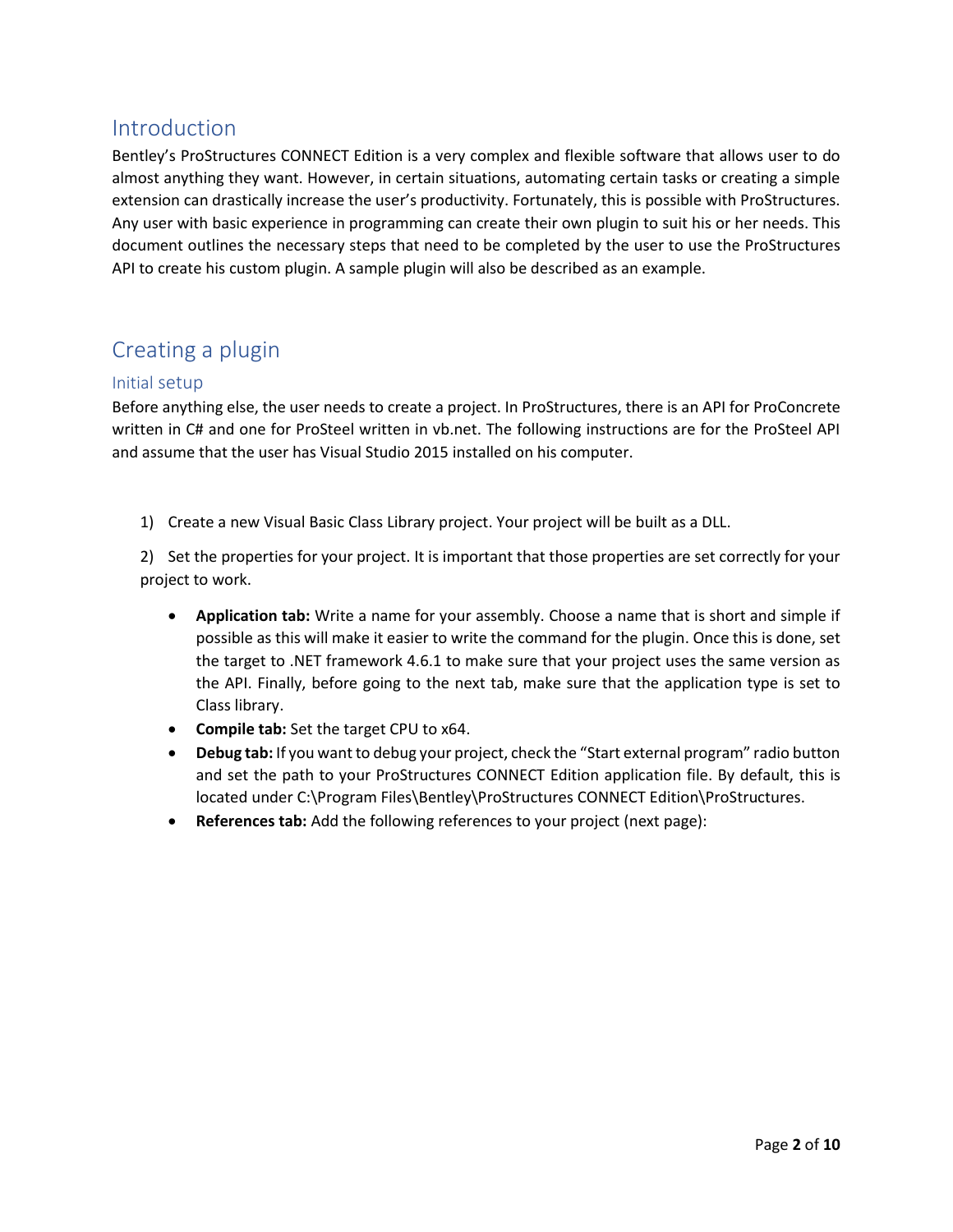| Application          | N/A<br>Configuration:                                  |                                                                                                                                      |                                                                                                                           | Platform: N/A         |                                                                                                                         |                 |  |  |
|----------------------|--------------------------------------------------------|--------------------------------------------------------------------------------------------------------------------------------------|---------------------------------------------------------------------------------------------------------------------------|-----------------------|-------------------------------------------------------------------------------------------------------------------------|-----------------|--|--|
| Compile*             |                                                        |                                                                                                                                      |                                                                                                                           |                       |                                                                                                                         |                 |  |  |
| Debug                |                                                        |                                                                                                                                      |                                                                                                                           |                       |                                                                                                                         | Reference Paths |  |  |
| References           | References:                                            |                                                                                                                                      |                                                                                                                           |                       |                                                                                                                         |                 |  |  |
| <b>Resources</b>     | <b>Reference Name</b>                                  | <b>Type</b>                                                                                                                          |                                                                                                                           | Versi Copy Local Path |                                                                                                                         |                 |  |  |
|                      | Bentley.DanPlatformNET                                 | .NFT                                                                                                                                 | 1.0.0.0                                                                                                                   | False                 | C:\Program Files\Bentley\ProStructures CONNECT Edition\ProStructures\Bentley.DgnPlatformNET.dll                         |                 |  |  |
| <b>Services</b>      | Bentley.Interop.MicroStation                           | .NET                                                                                                                                 | 8.0.0.0 False                                                                                                             |                       | C:\Program Files\Bentley\ProStructures CONNECT Edition\ProStructures\Assemblies\Bentley.Interop.MicroStationDGN.dll     |                 |  |  |
| Settings             | Bentlev.MicroStation                                   | .NET                                                                                                                                 | 1.0.0.0 False                                                                                                             |                       | C:\Program Files\Bentley\ProStructures CONNECT Edition\ProStructures\Assemblies\Bentley.MicroStation.dll                |                 |  |  |
| Signing              | .NET<br>1.0.0.0 False<br>Bentley.MicroStation.Interfac |                                                                                                                                      |                                                                                                                           |                       | C:\Program Files\Bentley\ProStructures CONNECT Edition\ProStructures\Assemblies\Bentley.MicroStation.Interfaces.1.0.dll |                 |  |  |
|                      | ProstructuresNet                                       | .NET                                                                                                                                 | 0.0.0.0                                                                                                                   | False                 | C:\Program Files\Bentley\ProStructures CONNECT Edition\ProStructures\Prg\ProstructuresNet.dll                           |                 |  |  |
| My Extensions        | <b>PSX PlugInBase</b>                                  | <b>NET</b>                                                                                                                           | 18.0                                                                                                                      | False                 | C:\Program Files\Bentley\ProStructures CONNECT Edition\ProStructures\Prg\PSX_PlugInBase.dll                             |                 |  |  |
| <b>Code Analysis</b> | System                                                 | .NFT                                                                                                                                 | 4.0.0.0 False                                                                                                             |                       | C:\Program Files (x86)\Reference Assemblies\Microsoft\Framework\.NETFramework\v4.6.1\System.dll                         |                 |  |  |
|                      | System.Core                                            | .NET                                                                                                                                 | 4.0.0.0                                                                                                                   | False                 | C:\Program Files (x86)\Reference Assemblies\Microsoft\Framework\.NETFramework\v4.6.1\System.Core.dll                    |                 |  |  |
|                      | System.Data                                            | <b>NET</b>                                                                                                                           | 4.0.0.0                                                                                                                   | False                 | C:\Program Files (x86)\Reference Assemblies\Microsoft\Framework\.NETFramework\v4.6.1\System.Data.dll                    |                 |  |  |
|                      | System.Data.DataSetExtensions .NET                     |                                                                                                                                      | 4.0.0.0                                                                                                                   | False                 | C:\Program Files (x86)\Reference Assemblies\Microsoft\Framework\.NETFramework\v4.6.1\System.Data.DataSetExtensions.dll  |                 |  |  |
|                      | System.Net.Http                                        | 4.0.0.0<br>C:\Program Files (x86)\Reference Assemblies\Microsoft\Framework\.NETFramework\v4.6.1\System.Net.Http.dll<br>.NFT<br>False |                                                                                                                           |                       |                                                                                                                         |                 |  |  |
| System.Xml           |                                                        | .NET                                                                                                                                 | 4.0.0.0 False                                                                                                             |                       | C:\Program Files (x86)\Reference Assemblies\Microsoft\Framework\.NETFramework\v4.6.1\System.Xml.dll                     |                 |  |  |
|                      | System.Xml.Ling                                        | .NET                                                                                                                                 | C:\Program Files (x86)\Reference Assemblies\Microsoft\Framework\.NETFramework\v4.6.1\Svstem.Xml.Ling.dll<br>4.0.0.0 False |                       |                                                                                                                         |                 |  |  |
|                      | ustation                                               | <b>NET</b>                                                                                                                           | 1.0.0.0 False                                                                                                             |                       | C:\Program Files\Bentley\ProStructures CONNECT Edition\ProStructures\ustation.dll                                       |                 |  |  |
|                      |                                                        |                                                                                                                                      |                                                                                                                           |                       |                                                                                                                         |                 |  |  |
|                      |                                                        |                                                                                                                                      |                                                                                                                           |                       |                                                                                                                         |                 |  |  |
|                      |                                                        |                                                                                                                                      |                                                                                                                           |                       |                                                                                                                         |                 |  |  |
|                      |                                                        |                                                                                                                                      |                                                                                                                           |                       |                                                                                                                         |                 |  |  |
|                      |                                                        |                                                                                                                                      |                                                                                                                           |                       |                                                                                                                         |                 |  |  |

Those libraries are needed for your plugin.

#### <span id="page-2-0"></span>After the initial setup

Once the initial setup is completed, you will need to create three new files in your project.

#### **Xml file**

First, you will need to create a xml file. This xml file is useful for mapping the command to a function that you will create in your solution. If this is done properly, this function will be called when you type the command in the ProStructures application.

#### **AddInMain.vb**

You will also need to create a vb.net class file that implements the Bentley.MstnPlatformNET. You will provide an id and this id will be used to load your plugin in the application.

#### **UserConnection.vb**

Finally, you will need to create a vb.net class file with this exact name. Once this is done, define the four following functions in the UserConnection class:

Public sub Build(ByRef handle as String)

Public sub Clean(ByRef handle as String)

Public sub Draw(ByRef handle as String)

Public sub Edit(ByRef handle as String)

where handle is the connection's id in the form of a String. Those four functions will be called by the API when a user changes the connection or changes the properties of an existing connection in the PsProperties.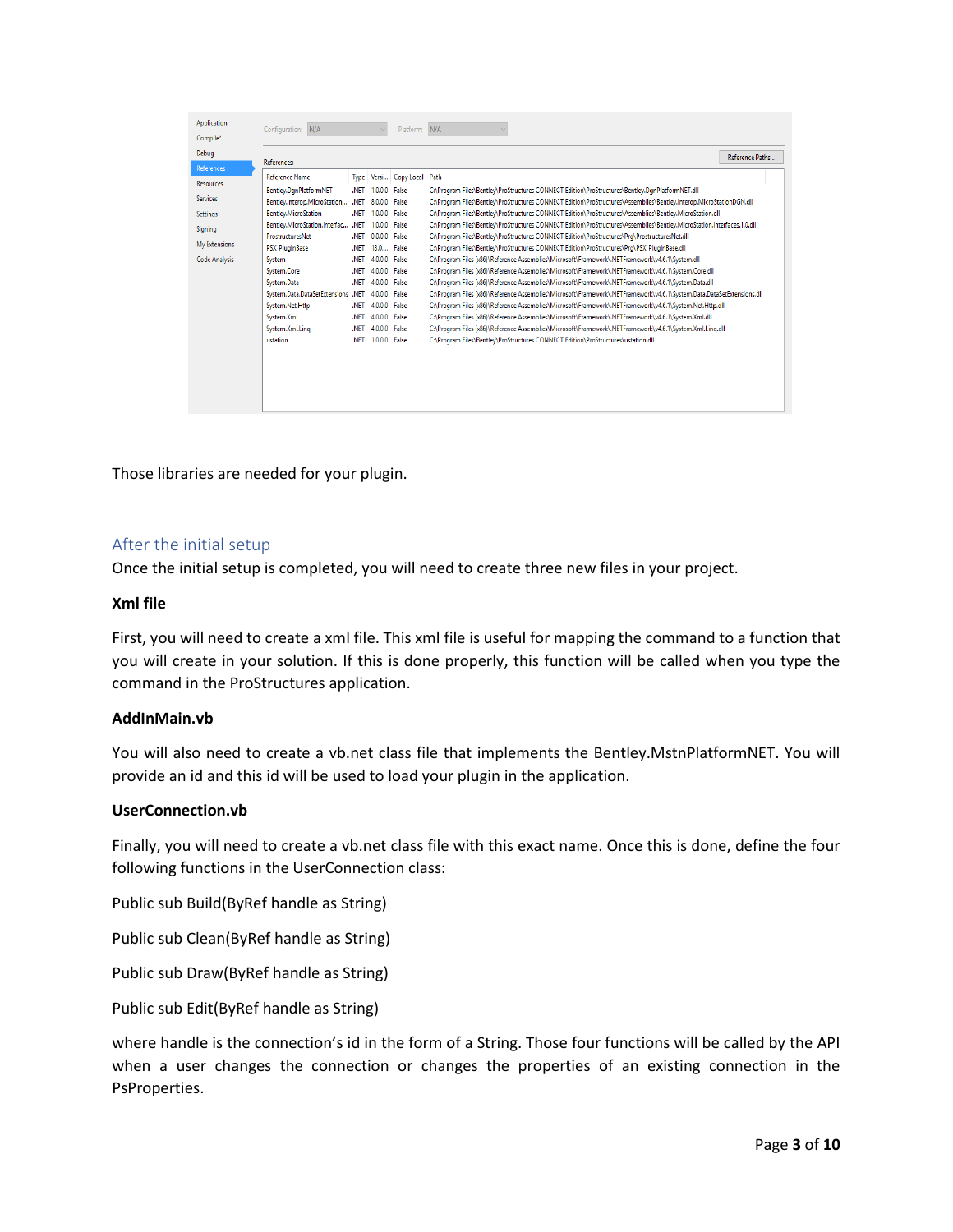#### **.vbproj file**

You will need to add the following instructions to the .vbproj file of your solution to make your xml command file work:

<ItemGroup>

- <EmbeddedResource Include="commands.xml">
- <LogicalName>CommandTable.xml</LogicalName>
- <SubType>Designer</SubType>
- </EmbeddedResource>
- </ItemGroup>

Add those instructions in the <ItemGroup> tag of the file.

Those are all the necessary steps that need to be followed for your plugin to work. You can structure the rest of your solution in any way that suits you.

**Note:** The steps described above can be confusing. We suggest looking at the sample project provided if some questions arise. This sample is a basic project that can be loaded in the application. You could simply start from this project if you want.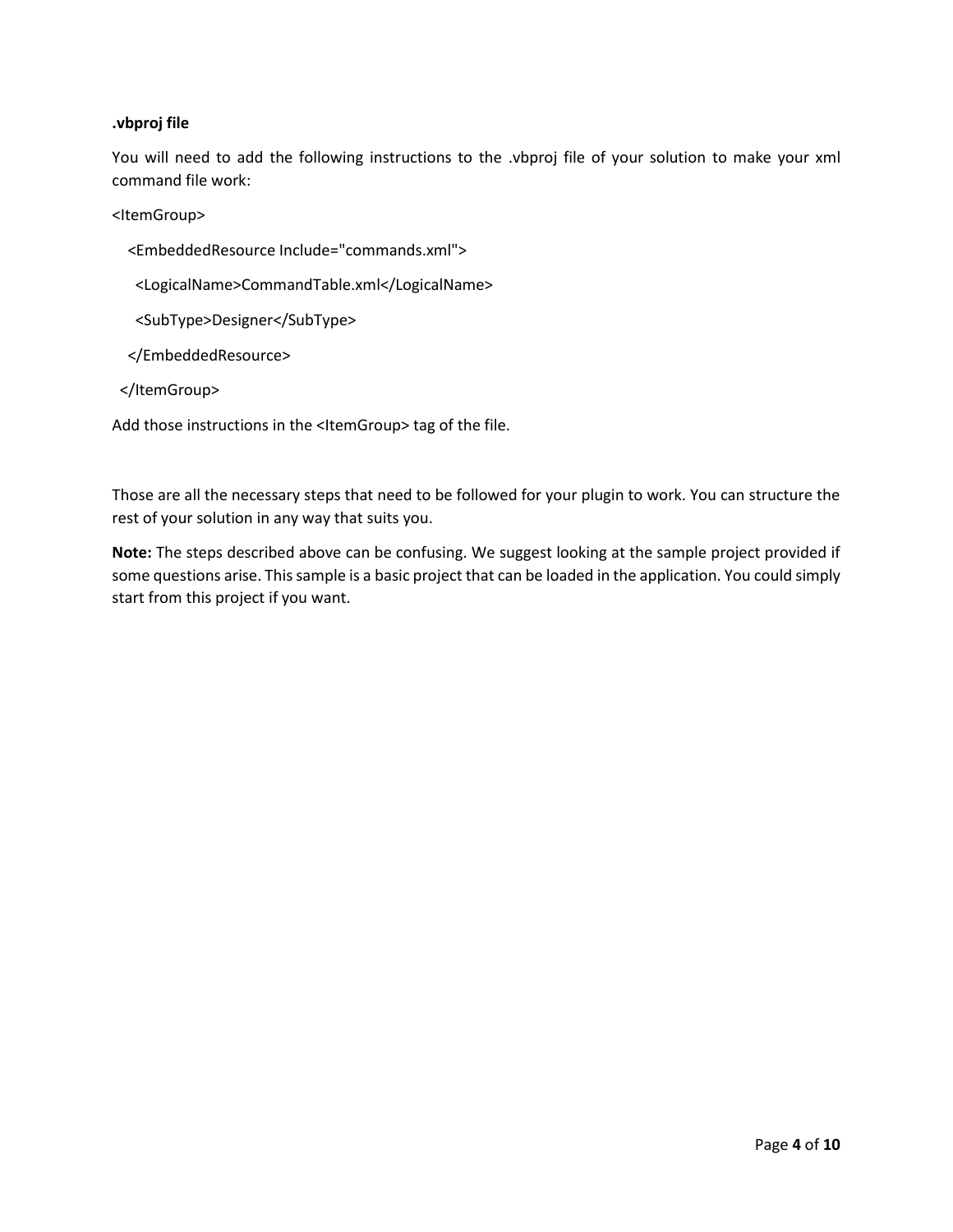# <span id="page-4-0"></span>Stiffener Distribution

In this section, we will look at a sample plugin that was created using the ProStructures API from a technical standpoint. The functions that directly use the API will be explained.

### <span id="page-4-1"></span>Technical overview

#### **Commands.xml**

This xml file maps the command to a function in the solution. For this project, the only command is CREATE.

#### **KeyInCommands.vb**

Contains a friend class with a single shared sub. This shared sub is mapped to the xml file and is called when the user inputs the create command in the application.

#### **UserConnection.vb**

This class acts as a controller for the solution. It encapsulates any form of communication between the form and the connection parameters. It also contains the four most important functions for the plugin: Build, Clean, Draw and Edit. As stated earlier, these four functions are called by the API when the user modifies an existing connection.

**Build:** The build function is called when the user changes the properties of a connection in the PsProperties. The build function receives the id of this connection as a parameter and calls the BuildI function. The BuildI function is the function responsible for building the connection. It reads the data from the existing connection, retrieves the support shape's info and updates the stiffeners' insertion points. Once this is done, the old stiffeners are removed from the connection. This is important because otherwise, the new plates would be inserted on top of the old stiffeners. The new stiffeners are then appended to the connection and the connection's parameters are written to the physical connection. It is important to append your created entities to your connection. If you forget this, your entities will not move properly with the support shape if the support shape moves.

**Draw:** Responsible for drawing entities in the application. Usually, a basic implementation is required.

**Edit:** This function is called when the user right clicks on an existing connection and clicks the "Change Connection" option. The form for the plugin will open and the user will be able to change some parameters for the connection.

**Clean:** Called when the user right clicks on an existing connection and clicks the "Delete Connection" option. It receives the id of this connection and calls the CleanI function. The CleanI function removes every entity that was previously appended to the connection, sets the isBuilt flag of the connection to false and erases the connection from the application.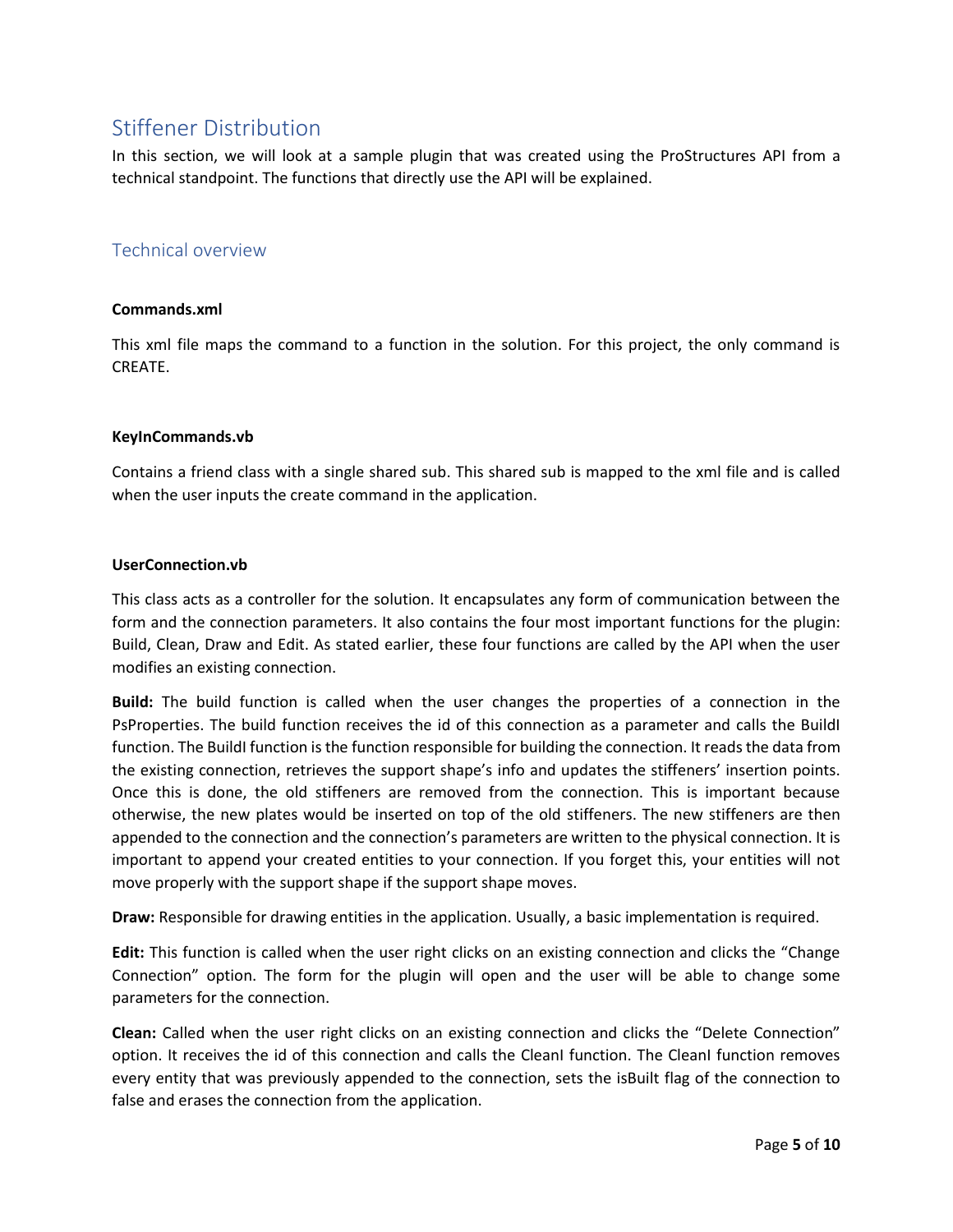#### **AddInMain.vb**

Implements the base AddIn class. This class is identical for every plugin except for the id.

#### **TemplateHandler.vb**

This shared class is responsible for writing to sve, wndcfg and tpl files and reading from them. Contains multiple API function calls related to sve files, wndcfg files and tpl files. The sve and wndcfg files are saved under:

C:\ProgramData\Bentley\ProStructures CONNECT Edition\Configuration\ProStructures\Localised\ USA\_Canada\Temp

and the tpl files are saved under:

C:\ProgramData\Bentley\ProStructures CONNECT Edition\Configuration\ProStructures\Localised\ USA\_Canada\Varia

#### **ConnectionHandler**

This class is responsible for writing and reading to/from a connection. The parameters related to a connection need to be saved in the application because otherwise, it would not be possible to modify it. When the user decides to change a connection, it calls the Edit or Build function of our plugin depending on how he changed it. Before rebuilding the connection, our plugin needs to read the data from the existing connection.

#### **InTransaction.vb**

This is a helper class for writing and reading to/from a connection. When you want to access or modify the data of a connection, you need to open it in read or write mode, otherwise the application crashes. This class was useful for this but it is not necessary.

**Note:** We strongly suggest taking a detailed look at the Stiffener Distribution plugin supplied with this document. It contains detailed comments and the code related to the API is clearly explained and highlighted. The functions or blocks of codes that directly use the API are clearly indicated in the solution with a "------------------- API ------------------" tag.

We also suggest looking at the ProStructuresNET.chm file. This is the documentation for the API. It is located under: C:\Program Files\Bentley\ProStructures CONNECT Edition\ProStructures\Prg.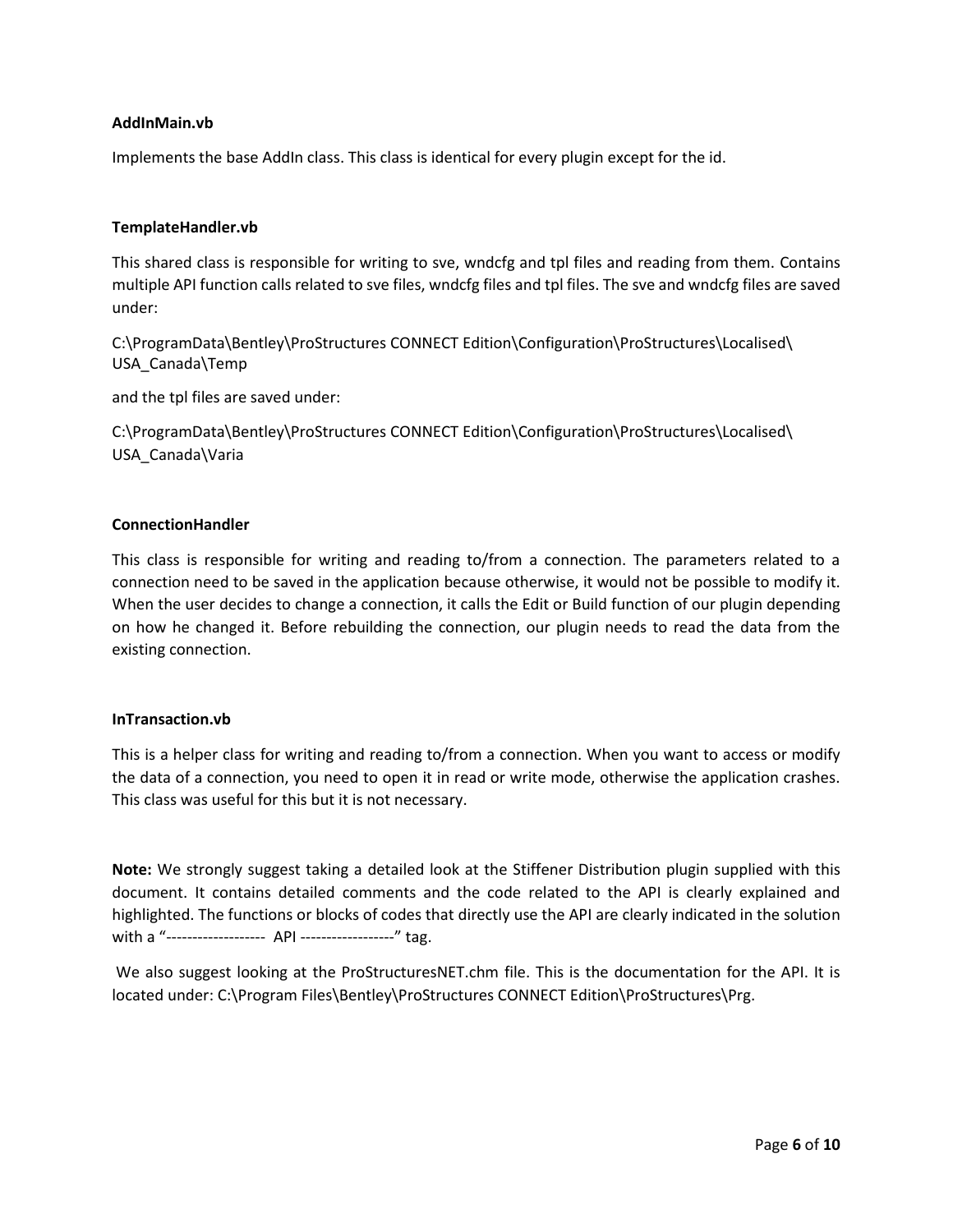### <span id="page-6-0"></span>Feature Description

In this section, we will cover the stiffener distribution plugin's purpose along with its limitations. Some procedures will also be outlined to give the user an idea on how to use it.



## **Feature summary/GUI**

The stiffener distribution tool is a very flexible feature that allows users to place multiple stiffeners on a certain steel shapes. The shapes supported by this feature are the ones with the following section types: He, I, U.

## **Options Tab**

**Origin of the distribution:** The stiffeners can be distributed from four different points: from the start of the shape, from the end of the shape, from the middle of the shape and from a user selected point (this can be any point on the shape).

**Direction:** If the stiffeners are distributed from the start or from the end, they will always be distributed towards the opposite end of the shape. However, if they are distributed from the middle or from a user selected point, they can be distributed towards the left, the right or in both directions. If the user chooses to distribute from the middle in both directions, the stiffeners will be equally distributed in both directions. However, if the user chooses to distribute them from a point that is not centered, the stiffeners will not be equally distributed in both directions. The program will distribute will distribute the most stiffeners that it can towards the shorter side and the rest of the stiffeners will be distributed in the other direction.

**Placement options:** There are three different placement options that the user can choose from: distribution on both sides of the shape, distribution on one side of the shape and distribution in a staggered manner. If the user chooses to distribute on one side only, a button is enabled which allows him to switch the side on which the stiffeners will be placed. Similarly, if the user chooses to distribute in a staggered manner, the button allows the user to choose the side where the first stiffener will be inserted.

**Offsets:** The user can specify a start and end offset for his distribution. No stiffeners will be placed in the areas located between an offset and a shape extremity.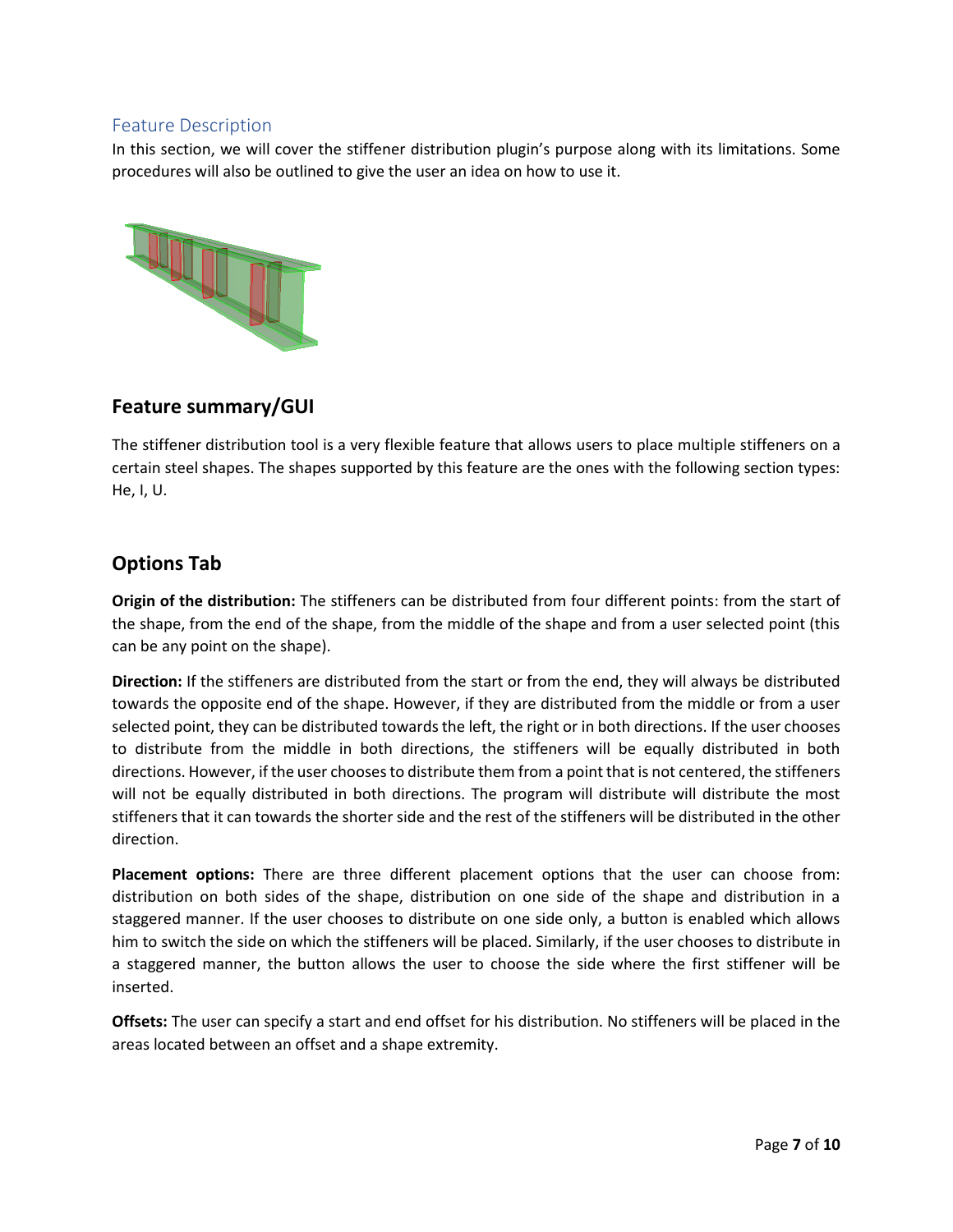**Distribution method:** The user can choose to distribute the stiffeners by specifying a count, a spacing or both. If he chooses the specification by count, the program will calculate the exact spacing that is required between each stiffener to fit this exact count and the first and last stiffeners will be placed on an offset (limits). If the user chooses the specification by spacing, the program will calculate the number of stiffeners that can fit on the support shape. The first and last stiffeners will not necessarily be placed on an offset. Finally, if the user chooses the specification by both, he will need to enter a custom sequence or a series of custom sequences depending on whether the equal spacing checkbox is checked. This option allows the user to distribute his stiffeners in a more flexible way.

**Restrictions:** There are certain restrictions related to the distribution. First, if the user chooses to distribute stiffeners by specifying a count and selects a point as the origin of the distribution, he will not be able to distribute the stiffeners in both directions. Also, if the user chooses to distribute the stiffeners by both spacing and count and he unchecks the equal spacing checkbox, he will not be able to distribute his stiffeners in both directions. Finally, if the user chooses to distribute his stiffeners on a support shape with a cross section of type U, he will not be able to specify a placement option. These shapes can only have stiffeners on one side.

| Distribution                                    | Layout Connect Options Assigment |                                                 | Shape Options    |         |
|-------------------------------------------------|----------------------------------|-------------------------------------------------|------------------|---------|
| Start<br>Middle<br>○ End<br>$\bullet$ Point     | Bidirectional<br>Left<br>Right   | <b>O</b> Both Sides<br>Single Side<br>Staggered |                  |         |
| General Options<br>Equal Spacing<br>Specify by: | Arrangement<br>1.Spacing         | 809                                             | 2. Start Offset: | $\circ$ |
| Count<br>Spacing                                | Count:                           | 8                                               | 3.End Offset:    | 0       |
| ◯ Both                                          | 4. Equal Sequence:               |                                                 | 3*100.300.2*500  |         |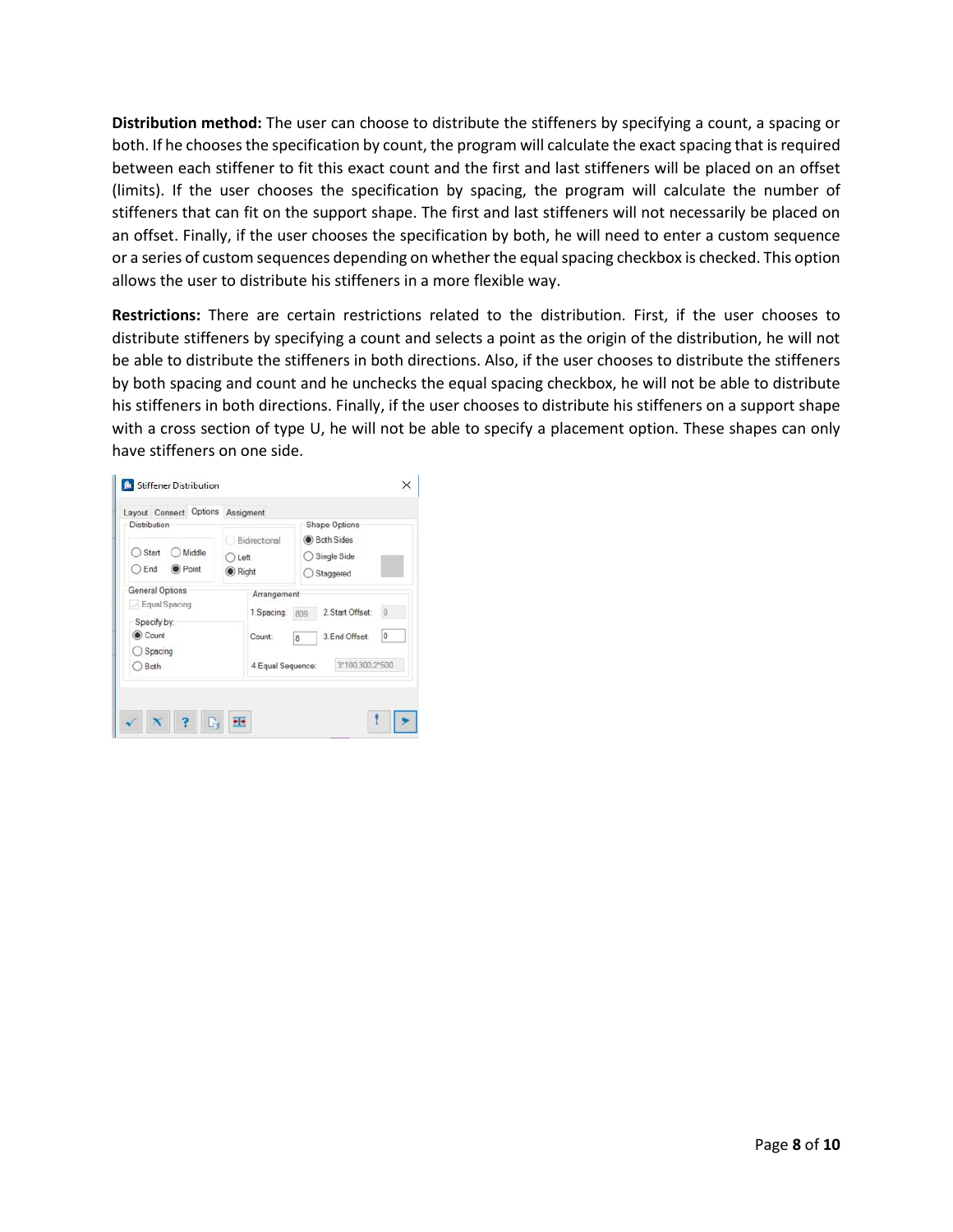## **Layout tab**

In the layout tab, the user can specify multiple parameters for his stiffeners: thickness, flange offset, web offset, length, end offset, round to and chamfer. The user can also specify the layout type and the length for his stiffeners. Those parameters alter the stiffener's appearance or where they are inserted relative to the support shape. These parameters can be different for every stiffener as there is a combo box that allows the user to select which stiffener is currently selected. They can also be the same for every stiffener if the uniform layout checkbox is checked. In that case, the parameters will be applied to every stiffener. Finally, there is a reset button in the bottom right of the tab. If this button is clicked the parameters are reset to their default values for the current configuration.



In the connect tab, the user can add welding to his stiffeners. There is an option to weld the side of the stiffener attached to the flange of the shape and an option to weld the sides of the stiffener attached to the webs of the shape. The user can also specify a thickness for his welds in a textbox. Like in the layout tab, the user can choose different welding parameters his stiffeners or he can apply the same parameters for all of them. There is also a reset button at the bottom right corner.

### **Assignment tab**

In the assignment tab, the user can specify a material for his stiffeners. He can also assign his stiffeners to a display class, area class, part family, a level and he can assign a detail style and a description.

### **Global buttons**

There are multiple buttons located at the bottom of the form. Most of those are buttons that are common to every connection. However, one of the button is responsible for slightly shifting the insertion point of the stiffeners on the shape. There is also a button responsible for building a connection with the parameters on the form. The connection will not be rebuilt until this button is pressed.

| Layout<br>Chamfered<br>$\checkmark$<br>Length<br>Full | 2. Flange Offset<br>3 Web Distance<br>4. Length<br>5.End Offset<br>6. Round to<br>7. Chamfer | 0<br>$\overline{0}$<br>ö<br>$\bf{0}$<br>10<br>0 |
|-------------------------------------------------------|----------------------------------------------------------------------------------------------|-------------------------------------------------|
|-------------------------------------------------------|----------------------------------------------------------------------------------------------|-------------------------------------------------|

| <b><i>C</i></b> Stiffener Distribution |                              |   |  |
|----------------------------------------|------------------------------|---|--|
| Layout Connect Options Assigment       |                              |   |  |
| <b>√ Uniform Welding</b>               |                              |   |  |
| <b>Stiffener Number</b>                |                              |   |  |
| Welding                                |                              |   |  |
| <b>Weld Style</b>                      | Fillet All Around Field Weld |   |  |
| Weld Flange Side                       | <b>Thickness</b>             | 1 |  |
| Weld Web Side                          | <b>Thickness</b>             | 1 |  |
| $\sqrt{}$ Form group                   |                              |   |  |
|                                        |                              |   |  |
|                                        |                              |   |  |
| C.                                     |                              |   |  |
|                                        |                              |   |  |

| <b><i>C</i></b> Stiffener Distribution |           | × |
|----------------------------------------|-----------|---|
| Layout Connect Options Assigment       |           |   |
| Material                               | Undefined |   |
| <b>Detail Style</b>                    |           |   |
| <b>Display Class</b>                   |           |   |
| <b>Area Class</b>                      |           |   |
| Part Family                            |           |   |
| Description                            | 01_None   |   |
| Level                                  | PS_SHAPE  |   |
| <b>Item Number</b>                     |           |   |
|                                        |           |   |
| Ġ                                      | ٠H        |   |